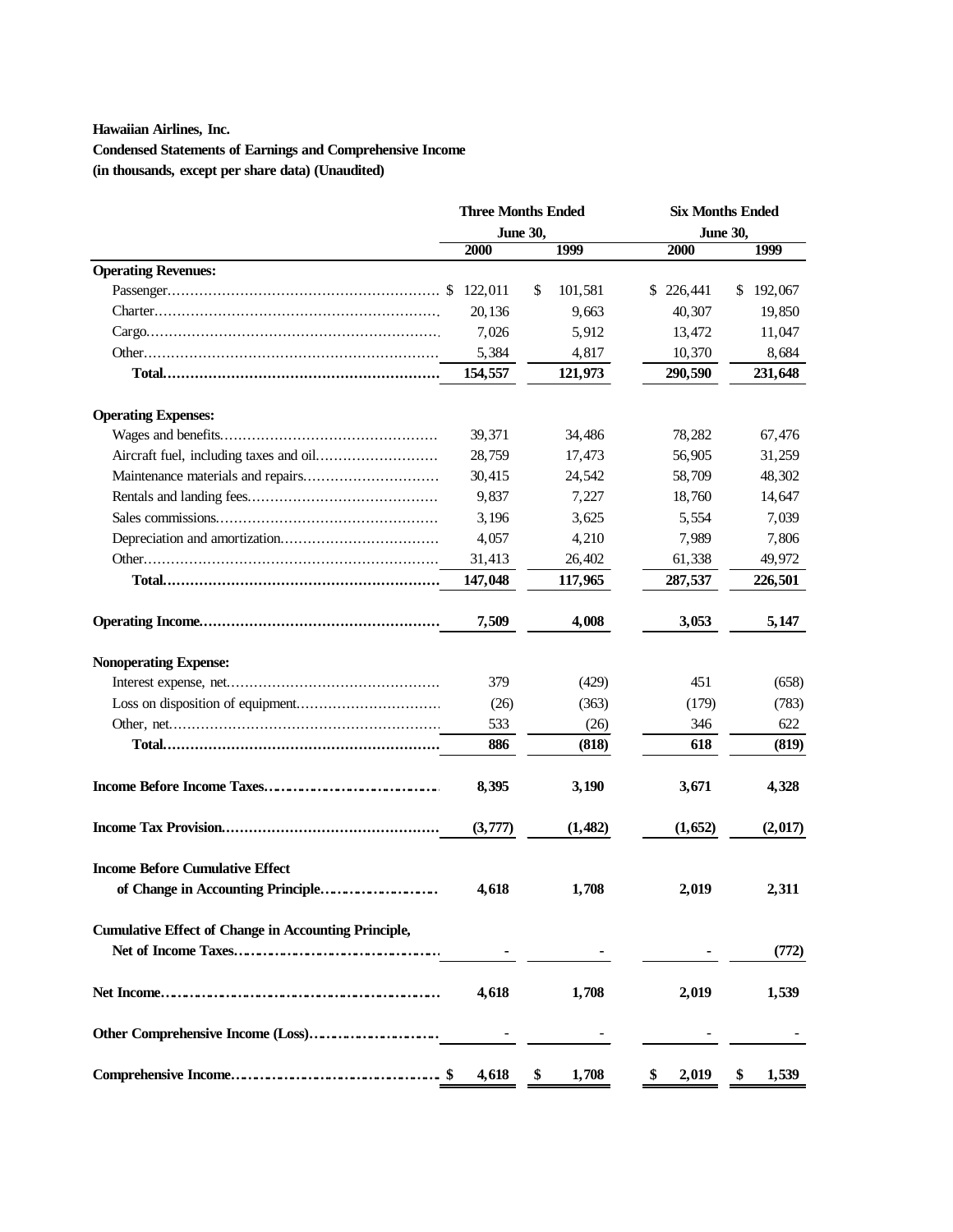## **Hawaiian Airlines, Inc.**

**Condensed Statements of Operations and Comprehensive Income (continued)**

**(in thousands, except per share data) (Unaudited)**

|                                                               | <b>Three Months Ended</b><br><b>June 30,</b> |        |      | <b>Six Months Ended</b> |             |        |      |        |
|---------------------------------------------------------------|----------------------------------------------|--------|------|-------------------------|-------------|--------|------|--------|
|                                                               |                                              |        |      | <b>June 30,</b>         |             |        |      |        |
|                                                               | 2000                                         |        | 1999 |                         | <b>2000</b> |        | 1999 |        |
| Net Income (Loss) Per Common Stock Share:                     |                                              |        |      |                         |             |        |      |        |
| <b>Basic</b>                                                  |                                              |        |      |                         |             |        |      |        |
|                                                               |                                              | 0.11   | \$   | 0.04                    | \$          | 0.05   | \$   | 0.06   |
| Cumulative Effect of Change in Accounting Principle,          |                                              |        |      |                         |             |        |      |        |
|                                                               |                                              |        |      |                         |             |        |      | (0.02) |
|                                                               |                                              | 0.11   | \$   | 0.04                    | \$          | 0.05   | \$.  | 0.04   |
| <b>Diluted</b>                                                |                                              |        |      |                         |             |        |      |        |
| Before Cumulative Effect of Change in Accounting Principle \$ |                                              | 0.11   | \$   | 0.04                    | \$          | 0.05   | \$   | 0.05   |
| Cumulative Effect of Change in Accounting Principle,          |                                              |        |      |                         |             |        |      |        |
|                                                               |                                              |        |      |                         |             |        |      | (0.02) |
| Net Income Per Common Stock Share                             |                                              | 0.11   | \$   | 0.04                    |             | 0.05   | \$   | 0.03   |
| <b>Weighted Average Number of Common Stock</b>                |                                              |        |      |                         |             |        |      |        |
| <b>Shares Outstanding:</b>                                    |                                              |        |      |                         |             |        |      |        |
|                                                               |                                              | 40.551 |      | 40.997                  |             | 40.774 |      | 40,997 |
|                                                               |                                              | 42,418 |      | 42.223                  |             | 42,812 |      | 42,218 |
|                                                               |                                              |        |      |                         |             |        |      |        |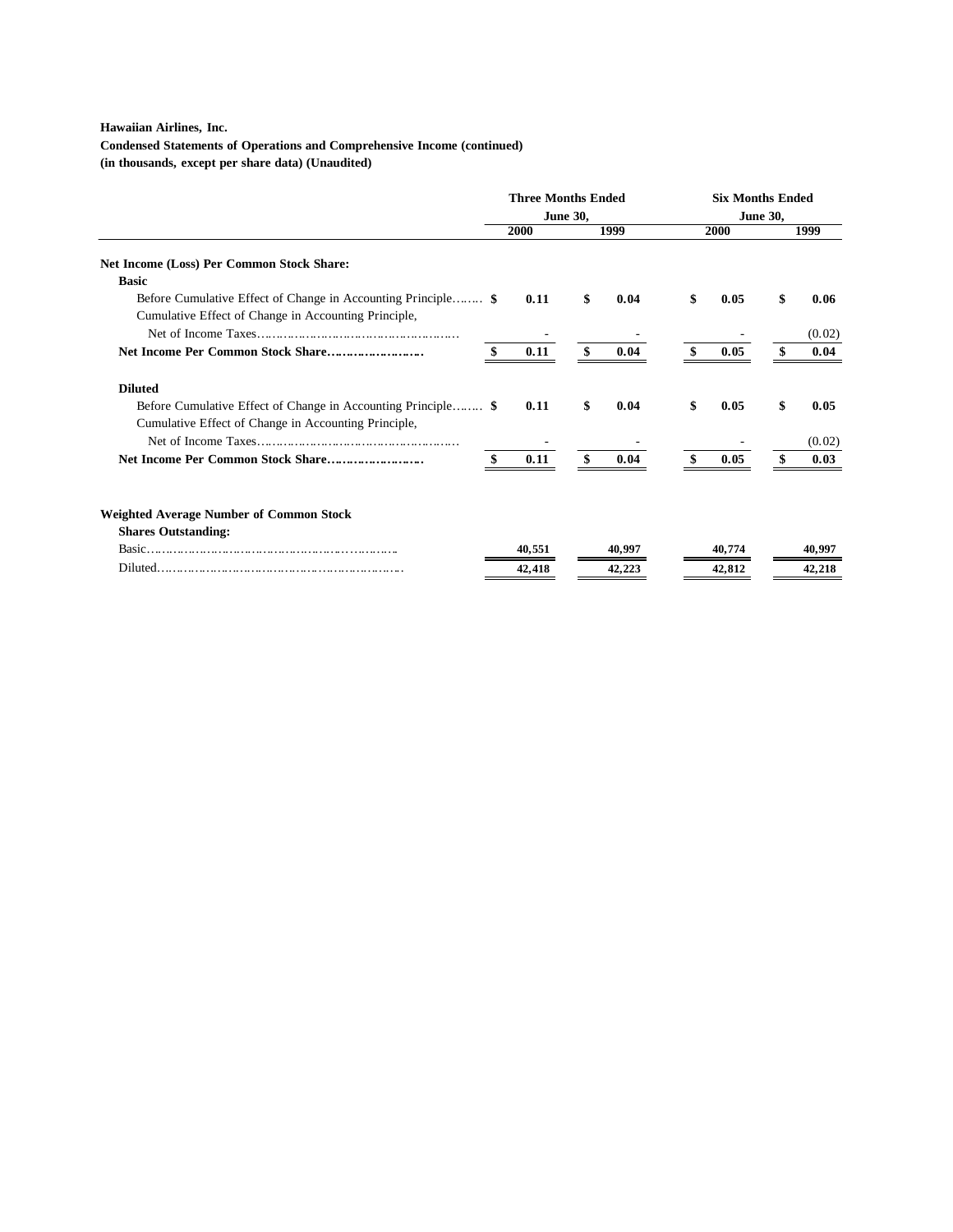|                                                                            | (Unaudited)<br><b>June 30,</b><br>2000 | December 31,<br>1999 |
|----------------------------------------------------------------------------|----------------------------------------|----------------------|
| <b>ASSETS</b>                                                              |                                        |                      |
| <b>Current Assets:</b>                                                     |                                        |                      |
|                                                                            | 92,272                                 | \$<br>63,631         |
|                                                                            | 29,352                                 | 24,921               |
|                                                                            | 12,751                                 | 13,965               |
|                                                                            | 9,625                                  | 9,625                |
|                                                                            | 10,827                                 | 7,671                |
|                                                                            | 154,827                                | 119,813              |
| Property and equipment, less accumulated depreciation and                  |                                        |                      |
| amortization of \$18,876 and \$12,541 in 2000 and 1999, respectively       | 85,976                                 | 65,272               |
|                                                                            | 10,724                                 | 12,375               |
|                                                                            | 6,686                                  | 7,780                |
| Reorganization value in excess of amounts                                  |                                        |                      |
| allocable to identifiable assets, net ("Excess Reorganization Value")      | 32,744                                 | 33,897               |
|                                                                            |                                        | 239,137              |
| <b>LIABILITIES AND SHAREHOLDERS' EQUITY</b><br><b>Current Liabilities:</b> |                                        |                      |
|                                                                            | 3,389                                  | \$<br>3,853          |
|                                                                            | 809                                    | 3,379                |
|                                                                            | 43,379                                 | 41,864               |
|                                                                            | 23,079                                 | 20,920               |
|                                                                            | 91,423                                 | 50,426               |
|                                                                            | 162,079                                | 120,442              |
| Long-Term Debt                                                             | 38,907                                 | 23,858               |
|                                                                            | 2,413                                  | 2,790                |
|                                                                            | 24,506                                 | 25,921               |
| <b>Shareholders' Equity:</b>                                               |                                        |                      |
|                                                                            | 410                                    | 410                  |
|                                                                            | 97,481                                 | 99,418               |
|                                                                            |                                        | 3,153                |
|                                                                            | (1, 584)                               | (1, 581)             |
|                                                                            | (33, 255)                              | (35, 274)            |
|                                                                            | 63,052                                 | 66,126               |
|                                                                            | 290,957                                | 239,137<br>\$        |